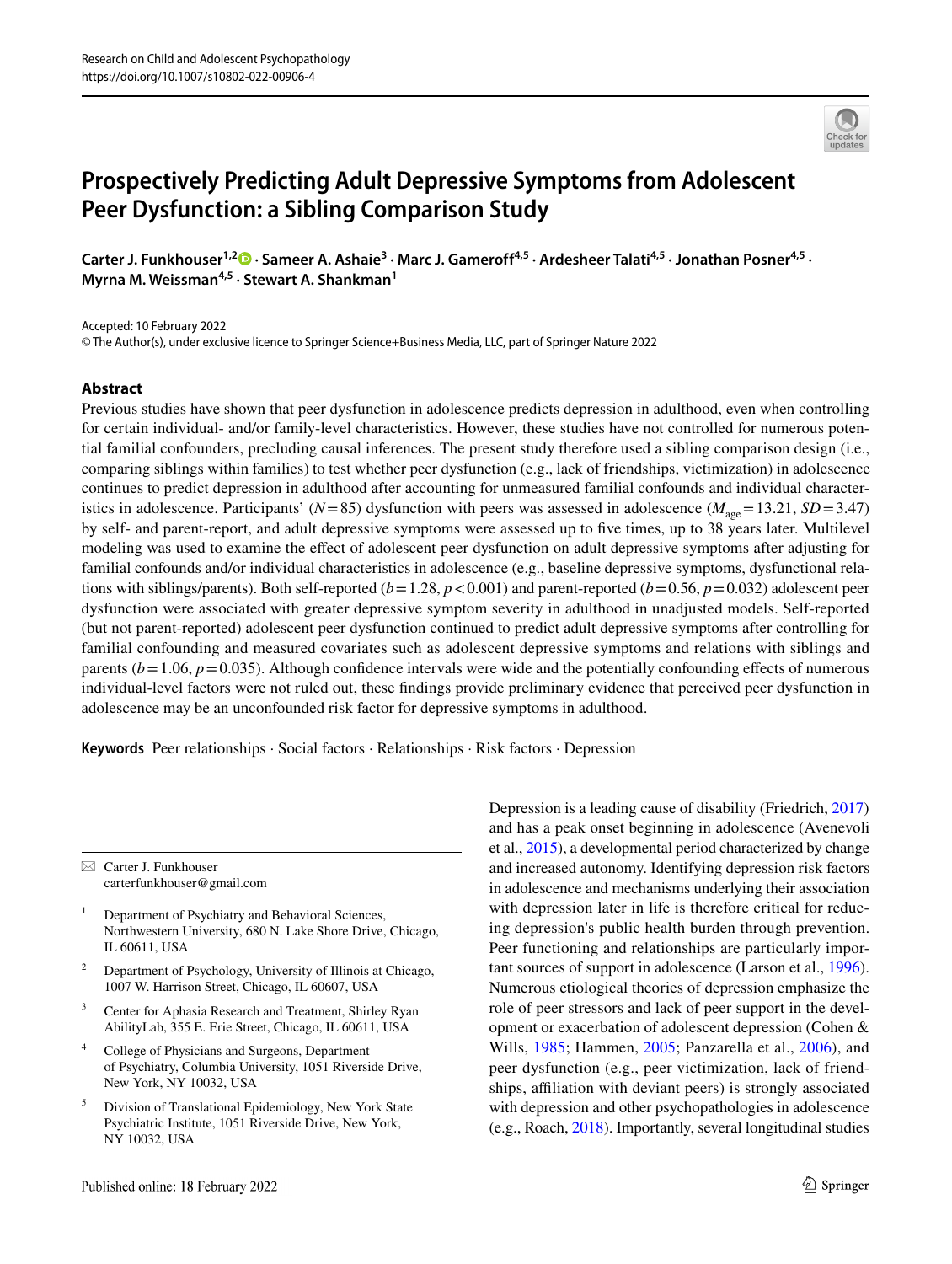have found that peer dysfunction in adolescence predicted depression later in adolescence (Michelini et al., [2021](#page-11-4); Reijntjes et al., [2010](#page-11-5)) and in early and middle adulthood (Bagwell et al., [2001](#page-10-3); Bean et al., [2019](#page-10-4); Copeland et al., [2013;](#page-10-5) Landstedt et al., [2015](#page-11-6); Modin et al., [2011\)](#page-11-7), suggesting that adolescent peer dysfunction may be a valid prospective indicator of depression risk. Importantly, some other studies have found support for a symptoms-driven model (i.e., depressive symptoms->peer dysfunction; Kochel et al., [2012](#page-11-8); Shapero et al., [2013](#page-12-0)) and it is plausible that peer dysfunction and depressive symptoms reciprocally reinforce each other (Rudolph, [2009](#page-12-1)). If so, this transactional process may contribute to the maintenance or recurrence of depressive symptoms.

Although the association between adolescent peer dysfunction and adult depression has been consistently observed across studies, it is important to rule out the possibility that this relationship is due to confounders that cause both adolescent peer dysfunction and adult depression. Determining whether this association is confounded (i.e., spurious) is essential for developing preventative interventions based on causal mechanisms underlying risk and determining which adolescents will beneft from preventative interventions (Cuijpers et al., [2012\)](#page-10-6). For example, if the association is entirely due to a confounder, a preventative intervention that successfully targets adolescents' peer functioning would have no impact on depression risk in adulthood. Previous studies indicate that statistically controlling for certain individual-level (e.g., sex, baseline depression severity) and/or family-level (e.g., socioeconomic status) confounders attenuated – but did not fully explain – this relationship (Bean et al., [2019;](#page-10-4) Bowes et al., [2015](#page-10-7); Landstedt et al., [2015](#page-11-6)). However, many potential family-level confounders (e.g., parental depression, maladaptive home environment, genetic characteristics; Gjerde et al., [2017;](#page-10-8) Silberg et al., [2010](#page-12-2)) have not been considered in prior studies, precluding stronger "causal" inferences. For example, maladaptive parental interpersonal behaviors, cognitions, and afective processes may be passed from parent to ofspring via social learning and subsequently contribute to peer dysfunction (e.g., Goodman et al., [1993](#page-10-9)). Maladaptive parental behaviors (e.g., negative parenting) may also function as stressors that directly contribute to ofspring depression (Goodman & Gotlib, [1999;](#page-10-10) Hammen et al., [2004\)](#page-11-9) and later increases in [depressive symptoms](#page-3-0) across adolescence (Garber & Cole, [2010](#page-10-11)).

Although randomized experiments are ideal for eliminating potential confounding efects, quasi-experimental designs such as the sibling comparison design can rule out certain confounders in cases when randomization is infeasible. The sibling comparison design compares siblings from the same family who are discordant on an 'exposure' (e.g., peer dysfunction), and can be thought of as a matched case–control study (Frisell, [2020\)](#page-10-12). Statistically comparing siblings eliminates the efect of all unmeasured environmental (e.g., race/ethnicity, socioeconomic status, neighborhood factors, family characteristics) and genetic confounders shared between siblings (Lahey & D'Onofrio, [2010](#page-11-10)). Importantly, the sibling comparison design's strength of controlling for all familial confounders without measuring them comes with the tradeoff that it is difficult to know which specifc genetic and environmental confounders are shared between siblings (and thus controlled for) in a particular study. Thus, sibling comparison analyses represent a useful frst step to test – and potentially rule out – a large set of potential confounders that would be exceedingly difficult to measure and control for in a sample of unrelated individuals. If a sibling comparison analysis suggests familial confounding, further studies would then be necessary to identify the specifc confounding factors.

Although there is limited research on this topic comparing biologically related individuals, twin studies (which similarly compare siblings [i.e., twins]) of 6- to 10-yearolds suggest that peer difficulties and bullying victimization in childhood are primarily attributable to genetic characteristics (Ball et al., [2008](#page-10-13); Boivin et al., [2013](#page-10-14); Brendgen et al., [2017;](#page-10-15) Morneau-Vaillancourt et al., [2019](#page-11-11)). Additionally, a retrospective study of female twins reported that the association between peer victimization in adolescence and depressive episodes in adulthood was 60% "causal" (i.e., unexplained by genetic or environmental confounds) and 40% attributable to genetic factors that infuence both adolescent peer victimization and adult depression (Kretschmer et al., [2018](#page-11-12)). This study did not consider other types of peer dysfunction, however, and its retrospective assessment of peer victimization 40 years earlier and focus on females may have limited the validity and generalizability of these results. In sum, very few studies have used sibling designs to control for familial confounding, and those that have (a) focused on peer victimization without considering other forms of peer dysfunction, (b) measured peer dysfunction in childhood rather than adolescence, and/or (c) had notable methodological limitations (e.g., retrospective assessment).

The present study used a prospective design to (1) replicate the previously observed relationship between peer dysfunction in adolescence and depressive symptoms in adulthood using a follow-up of up to 38 years, and (2) test whether this relationship remained after accounting for unmeasured genetic or environmental confounds shared between siblings and/or measured covariates that vary between siblings. Notably, dysfunctional relations with parents and siblings during adolescence have also predicted depression in adulthood (Reinherz et al., [2003](#page-11-13); Waldinger et al., [2007\)](#page-12-3), and thus were included as covariates to test whether the association between adolescent peer dysfunction and adult depressive symptoms was independent of these other interpersonal domains. We also conducted supplementary analyses estimating the unique efects of self- versus parent-reported adolescent peer dysfunction to test specifcity.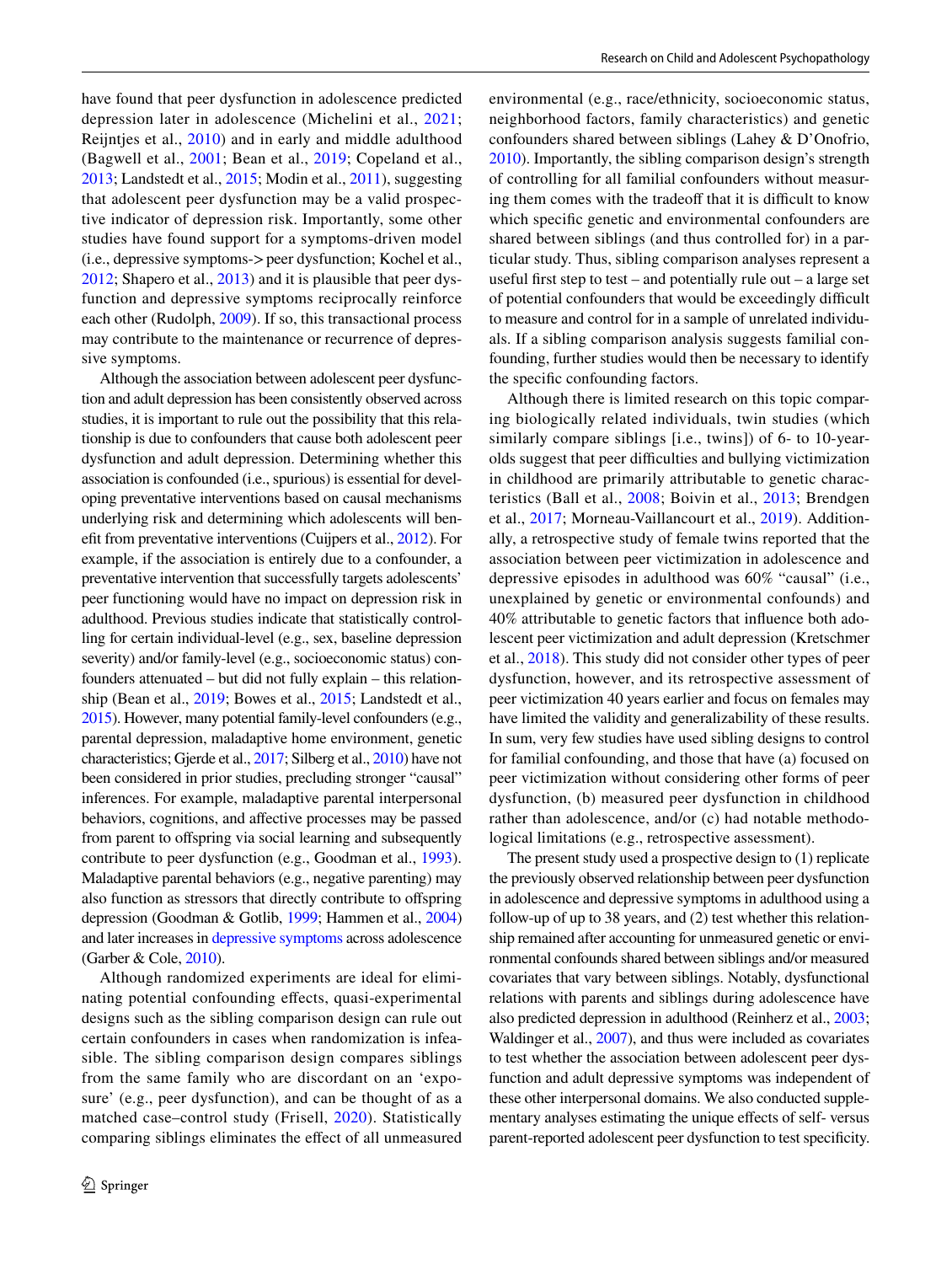## **Methods**

## **Participants**

This study used data from a longitudinal, three-generation cohort study. The initial sample (G1s) consisted of white, non-Hispanic, predominantly middle class adults with either Major Depressive Disorder (MDD) or no history of psychiatric illness or treatment recruited from outpatient psychiatric clinics or the community in the early 1980s. G1s, their children (G2s), and their grandchildren (G3s) completed numerous waves of assessments over the following decades. The present study focused on G2s because G1s were not assessed in adolescence and G3s had not yet reached middle age. G2s frst participated at wave 1 or 2 (approximately 1982–1984), and later completed assessments of depressive symptoms at fve follow-up waves in adulthood (ending in 2020). There were 126 G2s with non-missing wave 1 self- or parent-report peer dysfunction data, and 85 participants available for analysis after excluding those without any depression assess-ments in adulthood.<sup>[1](#page-2-0)</sup> The sample consisted of 15 singletons and 70 participants with at least one participating biological sibling (nested within 34 families).

The average age at baseline was 13.21 (*SD*=3.47), and participants were followed up for an average of 30.86 years  $(SD=7.16; \text{range}=17.1-37.8)$ . The five follow-ups in adulthood were spaced approximately five years apart and participants completed an average of 2.62 (*SD*=1.43) followups. The average ages at the frst and last follow-ups were 30.86 (*SD*=3.63) and 49.03 (*SD*=4.11), respectively. More detailed information about the age at each follow-up and demographic and clinical characteristics are presented in Table [1](#page-2-1). Study procedures were approved by the institutional review board. Written informed consent was obtained from adults for themselves and minors, and verbal assent was obtained from minors.

#### **Measures**

## **Social Adjustment Inventory for Children and Adolescents**

The Social Adjustment Inventory for Children and Adolescents (SAICA; John et al., [1987](#page-11-14)) is a semi-structured interview delivered separately to parent and youth, and assesses adolescents' functioning in many domains. The present study focused on three subscales measuring interpersonal functioning with peers, siblings, and parents, respectively. Each subscale contains items assessing either adaptive

<span id="page-2-1"></span>

| Characteristic                          | Frequency $(\%)$<br>or Mean (SD) |  |  |
|-----------------------------------------|----------------------------------|--|--|
| Female sex                              | 46 (54.1%)                       |  |  |
| Age                                     |                                  |  |  |
| Baseline ( <i>i.e.</i> , adolescence)   | 13.21 (3.47)                     |  |  |
| First follow-up                         | 30.86 (3.63)                     |  |  |
| Second follow-up                        | 34.97 (4.05)                     |  |  |
| Third follow-up                         | 42.73 (3.87)                     |  |  |
| Fourth follow-up                        | 46.64 (4.09)                     |  |  |
| Fifth follow-up                         | 49.03 (4.11)                     |  |  |
| Lifetime history of MDD                 | 44 (51.8%)                       |  |  |
| MDD onset before baseline               | $16(18.8\%)$                     |  |  |
| MDD onset after baseline                | 28 (32.9%)                       |  |  |
| Grandparental history of MDD            | 50 (58.8%)                       |  |  |
| Characteristics Measured in Adolescence |                                  |  |  |
| Depressive symptoms                     | 15.17 (9.28)                     |  |  |
| Self-report                             |                                  |  |  |
| Peer dysfunction                        | 1.28(0.22)                       |  |  |
| Relations with siblings                 | 1.37(0.40)                       |  |  |
| Relations with parents                  | 1.33(0.33)                       |  |  |
| Parent-report                           |                                  |  |  |
| Peer dysfunction                        | 1.26(0.31)                       |  |  |
| Dysfunction in sibling relations        | 1.22(0.26)                       |  |  |
| Dysfunction in parent relations         | 1.33(0.38)                       |  |  |

*MDD* Major Depressive Disorder as assessed at each wave using the Schedule for Afective Disorders and Schizophrenia (Mannuzza et al., [1986](#page-11-15)) or equivalent for minors. Depressive symptoms in adolescence were measured using the Center for Epidemiological Studies Depression Scale for Children

functioning or problems in that interpersonal domain. Items are rated on a 4-point Likert scale ranging from 'very true' to 'not at all true' (for items regarding adaptive functioning) or 'not a problem' to 'severe problem' (for items regarding problems). The 16-item peer functioning subscale contains items assessing various components of adaptive peer functioning or problems with peers. Assessed components of adaptive peer functioning include acceptance (e.g., "makes new friends easily", "has a steady group of friends"), popularity (e.g., "is popular with others"), close friendships ("has one or two special friends"), and leadership (e.g., "is a leader"). Assessed problems with peers include victimization ("is teased/bullied by other kids"), bullying perpetration ("bullies other kids"), shyness ("is shy with other kids"), difficulty maintaining friendships (e.g., "has trouble keeping friends"), and deviant peer affiliation (e.g., "hangs out with other kids who get into trouble").<sup>[2](#page-2-2)</sup>

<span id="page-2-0"></span><sup>&</sup>lt;sup>1</sup> Three G2 participants who first participated at wave 2 were included to maximize power, and their wave 2 data was used as baseline.

<span id="page-2-2"></span><sup>2</sup> One item ("wants to be with girls/boys [opposite sex]") was excluded from the peer functioning subscale due to a negative correlation  $(rs = -0.01$  and  $-0.08)$  with the subscale score.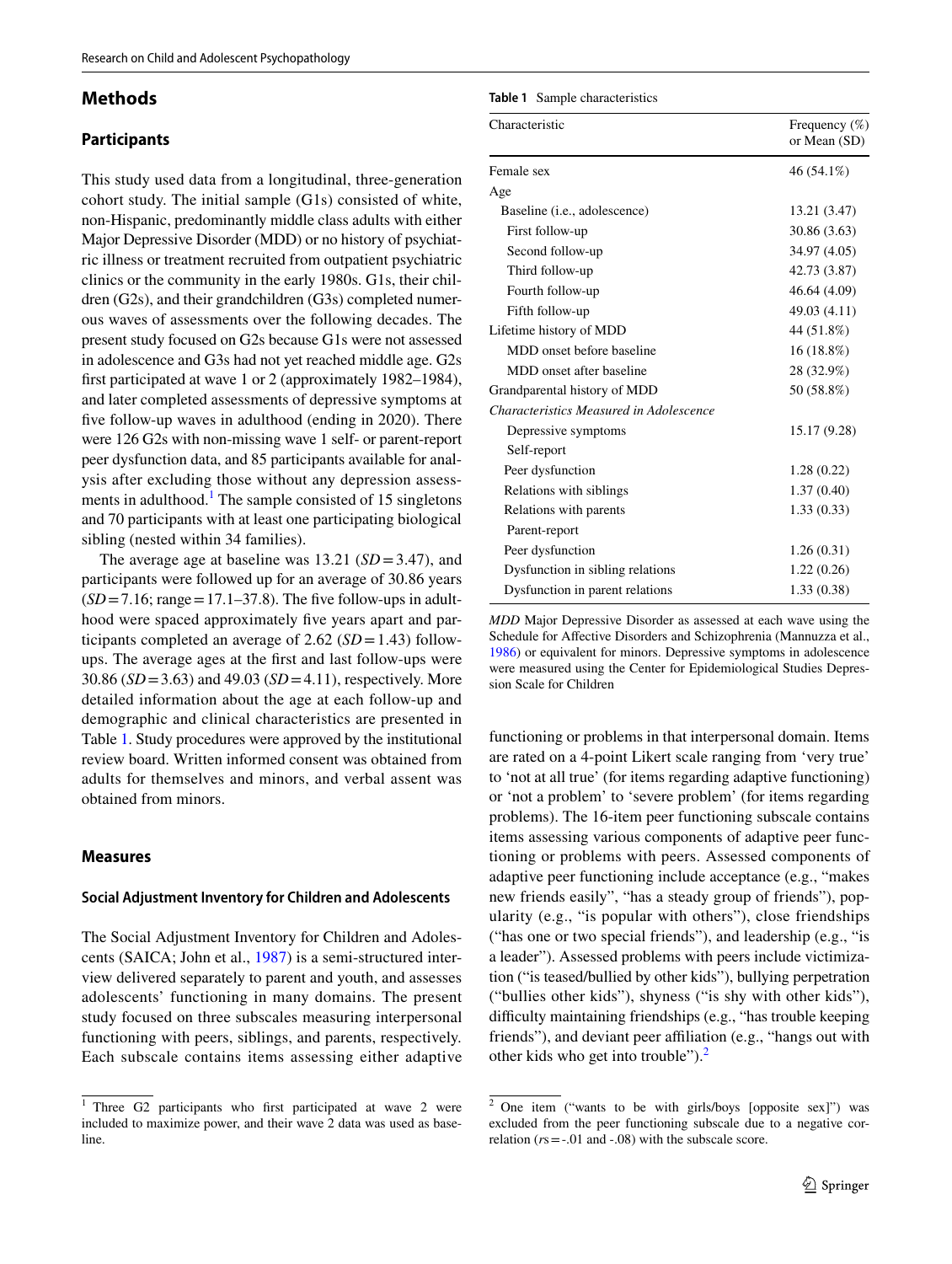Dysfunction in sibling and parent relations was measured using the 9-item sibling relations and 10-item parent relations subscales, respectively. $3$  The sibling relations subscale contains three items assessing positive interactions with siblings ("plays or does things with them", "is friendly toward/ afectionate with them", "talks with them") and six items assessing problems with siblings such as avoidance ("avoids contact with siblings", "is avoided by siblings"), bullying ("scapegoats/bullies siblings", "is scapegoated/bullied by siblings"), and physical aggression ("injures siblings", "is injured by siblings"). The parent relations subscale separately assesses positive interactions with one's mother and father using three items each (six items total) similar to those in the sibling relations subscale ("does things with mother/ father", "is friendly/affectionate toward mother/father", "talks with mother/father"). The parent relations subscale also contains several items assessing problems with parents (e.g., "has strong negative reaction or refuses to do chores or honor restrictions", "damages home or family property").

Adolescents' functioning was assessed using both selfand parent-report for all but six participants. These six participants (fve of whom were singletons) were missing self-reported peer dysfunction data, and thus were excluded from analyses of self-reported (but not parent-reported) adolescent peer dysfunction. The parent-report SAICA was completed by the mother for 90.1% of participants. Internal consistency was adequate for the peer dysfunction (selfreport  $\alpha$  = 0.73; parent-report  $\alpha$  = 0.83) and dysfunction in sibling (self-report  $\alpha$  = 0.80; parent-report  $\alpha$  = 0.78) and parent (self-report  $\alpha$  = 0.75; parent-report  $\alpha$  = 0.80) relations subscales.

#### **Depressive Symptoms**

Depressive symptoms in adolescence were included as a covariate in certain analyses and was measured using the Center for Epidemiological Studies Depression Scale for Children (CES-DC; Weissman et al., [1980\)](#page-12-4), a version of the Center for Epidemiologic Studies Depression Scale (CES-D; Radloff, [1977\)](#page-11-16) modified for children and adolescents. The internal consistency of the CES-DC was acceptable ( $\alpha$ =0.73). Depressive symptoms in adulthood were assessed at up to fve follow-ups spaced approximately fve years apart, and were measured using the CES-D at the frst follow-up ( $\alpha$  = 0.92), the Hamilton Rating Scale for Depres-sion (HRSD; Hamilton, [1960](#page-11-17)) at the second ( $\alpha$ =0.83) and third follow-ups ( $\alpha$  = 0.92), and the Patient Health Question-naire (PHQ-9; Kroenke et al., [2001](#page-11-18)) at the fourth ( $\alpha$  = 0.92) and fifth  $(\alpha = 0.81)$  follow-ups. Participants completed only one measure of depressive symptoms at each follow-up. Although the variation in depressive symptom measures is suboptimal and the inclusion of only one scale at each follow-up precluded the calculation of contemporaneous cross-measure correlations, previous studies indicate these measures are moderately to highly intercorrelated and have a great deal of content overlap (e.g., Chin et al., [2015;](#page-10-16) Sun et al., [2020](#page-12-5)). The fve adult depressive symptom assessments were z-scored within wave prior to analyses.

## <span id="page-3-0"></span>**Data Analysis**

As adult depressive symptoms were assessed up to fve times per person, the data had a three-level structure with adult depressive symptom assessments (level 1) clustered within individuals (level 2), who in turn were clustered within families (level 3). Multilevel modeling was used to estimate associations between peer dysfunction and adult depressive symptoms while accounting for the non-independence of observations. Although several statistical approaches can estimate within-family efects in sibling data (e.g., fxed efect analysis), multilevel modeling was used because it can more easily handle three-level data. This allowed us to directly model level 1 adult depressive symptom scores, which is preferable to modeling aggregates across level 1 (e.g., person-level averages of adult depressive symptom scores) for several reasons. First, aggregating across level 1 would assume zero within-person variability in adult depressive symptoms, whereas modeling level 1 observations in a multilevel model explicitly models within-person variability (Clarke, [2008\)](#page-10-17). Second, multilevel modeling accounts for between-person variability in the amount of missing adult depressive symptom data by weighting parameter estimates such that participants with less missing data have stronger influences on parameter estimates (Snijders & Bosker, [2012\)](#page-12-6), thereby allowing all nonmissing depressive symptom assessments in adulthood to be included in the models. All models used maximum likelihood estimation assuming missingness at random and included nested random intercepts at the individual and family levels. The efects of peer dysfunction and covariates (when included) were modeled as person-level (level 2) fxed efect predictors of the random person-level intercept. Random slopes were not included there were too few siblings per family to reliably identify estimate both random intercepts and slopes (Singmann & Kellen, [2019](#page-12-7)). The effects of self- and parent-reported adolescent peer dysfunction were examined separately in the primary analyses because the inter-rater correlation was only moderate, *r*=0.51, *p*<0.001.

<span id="page-3-1"></span>One parent relations item ("damages home or family property") was excluded because 97% of adolescents and 99% of parents scored this item as 'not a problem.'.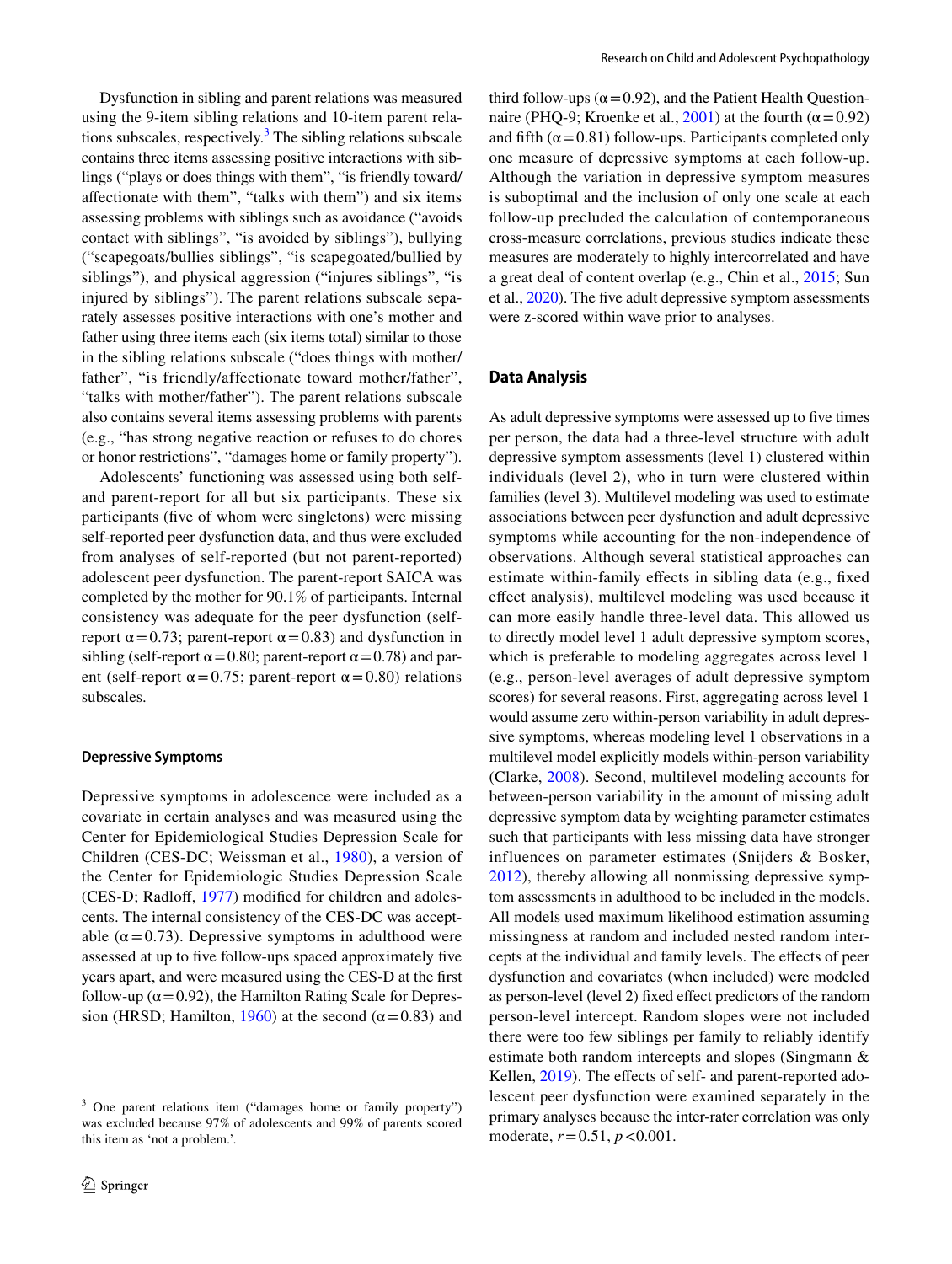The association between peer dysfunction in adolescence and depressive symptoms in adulthood was examined in four models with increasingly strict statistical and/or methodological controls. First, we estimated the unadjusted association between adolescent peer dysfunction and adult depressive symptoms. Second, potential individual-level confounds were added as statistical covariates. Sex, age, and dysfunctional relations with parents or siblings in adolescence were included as individual-level covariates due to their associations with depression in previous studies (Avenevoli et al., [2015](#page-10-1); Landstedt et al., [2015;](#page-11-6) Waldinger et al., [2007\)](#page-12-3). Of note, covarying for adolescent social functioning in non-peer domains (i.e., parents, siblings) tested whether the association between peer dysfunction and adult depressive symptoms was independent of dysfunction in non-peer relationships. We also covaried for depression symptoms in adolescence to rule out the confounding efect of depressive symptoms in adolescence. Potential familylevel confounds such as family history of MDD were not included as statistical covariates because they were methodologically controlled for in subsequent models using sibling comparison. Indeed, the main strength of the sibling comparison design is its ability to rule out the confounding efects of all characteristics shared between siblings. Controlling for either select individual-level characteristics or unmeasured familial characteristics in isolation and then controlling for both sets of confounders simultaneously allows the opportunity to quantify the extent to which the association is confounded by select individual-level characteristics versus family-level characteristics.

Third, we used sibling comparison to test whether the association was due to familial confounding. The mean of peer dysfunction scores was frst calculated for each fam-ily,<sup>[4](#page-4-0)</sup> and serves as a proxy for family-level genetic and environmental factors that are correlated with adolescent peer dysfunction. We then created a family-centered peer dysfunction variable representing each sibling's deviation (i.e., discordance) from their family's mean. This familycentered variable refects the amount of peer dysfunction relative to the mean peer dysfunction of all adolescents in the family. For example, if a family's mean was 5 and a sibling within that family had a score of 9, that sibling's family-centered score would be 9 minus 5, or 4. These calculations are demonstrated in Table S1 in Online Resource 1. Finally, the peer dysfunction predictor in the frst unadjusted model was replaced in this model by the family-centered

peer dysfunction score. The efect of family-centered peer dysfunction is the within-family efect, which is a more stringent test of causality because it controls for all genetic and environmental confounders shared among siblings (D'Onofrio et al., [2007\)](#page-10-18). If the association between adolescent peer dysfunction and adult depressive symptoms is entirely due to confounding factors shared between siblings (e.g., MDD family history), one would expect all siblings that share these factors to have similar adult depressive symptom scores. In this scenario, the association would be reduced to approximately zero when comparing siblings. In contrast, if family-level factors have no confounding efect, one would expect the association to be relatively unchanged when comparing siblings. Singletons  $(n=15)$  were excluded from all models involving sibling comparison and when calculating family-centered peer dysfunction scores.

Fourth, we combined the use of sibling comparison and measured covariates by simultaneously entering the familycentered peer dysfunction score as a predictor (as was done in the third model) and including the same set of measured covariates from the second model. This approach controls for both measured individual-level confounders and unmeasured familial confounds.

Lastly, supplemental analyses tested whether prospective associations were specifc to either self-reported or parent-reported peer dysfunction by re-estimating the four models described above with both self- and parent-reported peer dysfunction included as simultaneous predictors. As in the primary analyses described above, family-centered peer dysfunction scores were used in the two models using sibling comparison and raw (i.e., uncentered) peer dysfunction scores were used in the other two models. Analyses were performed in R using the lme4 (Bates et al., [2015](#page-10-19)), lmerTest (Kuznetsova et al., [2017\)](#page-11-19), and simr (Green & Macleod, [2016\)](#page-11-20) packages.

#### **Statistical Power**

Statistical power in sibling comparison studies is related to the amount of within-family variability (e.g., discordance) in the exposure (Li et al., [2014](#page-11-21)). The average within-family ranges for self-reported  $(M=0.25)$  and parent-reported  $(M=0.31)$  peer dysfunction scores were equivalent to 0.97 SDs and 1.21 SDs, respectively, indicating sufficient within-family variation in peer dysfunction (Kim, [2021](#page-11-22)). The overall distributions of the family-centered peer dysfunction variables also indicated sufficient within-family variability for both self-reported  $(M = -0.01, SD = 0.16,$ range  $= -0.44 - 0.49$  and parent-reported peer dysfunction  $(M=0.00, SD=0.21, range=-0.67-0.67)$ .

A post-hoc sensitivity analysis was also conducted using Monte Carlo simulations. We substituted the effect of adolescent peer dysfunction with effect sizes ranging from  $0.20$ 

<span id="page-4-0"></span><sup>4</sup> Family-level means of adolescent peer dysfunction were calculated using all individuals with adolescent peer dysfunction data (even if they had no adult depression data) to maximize the reliability of these estimates, and were based on 2.64 (*SD*=0.59) and 2.60 (*SD*=0.61) adolescents per family for parent- and self-reported adolescent peer dysfunction, respectively.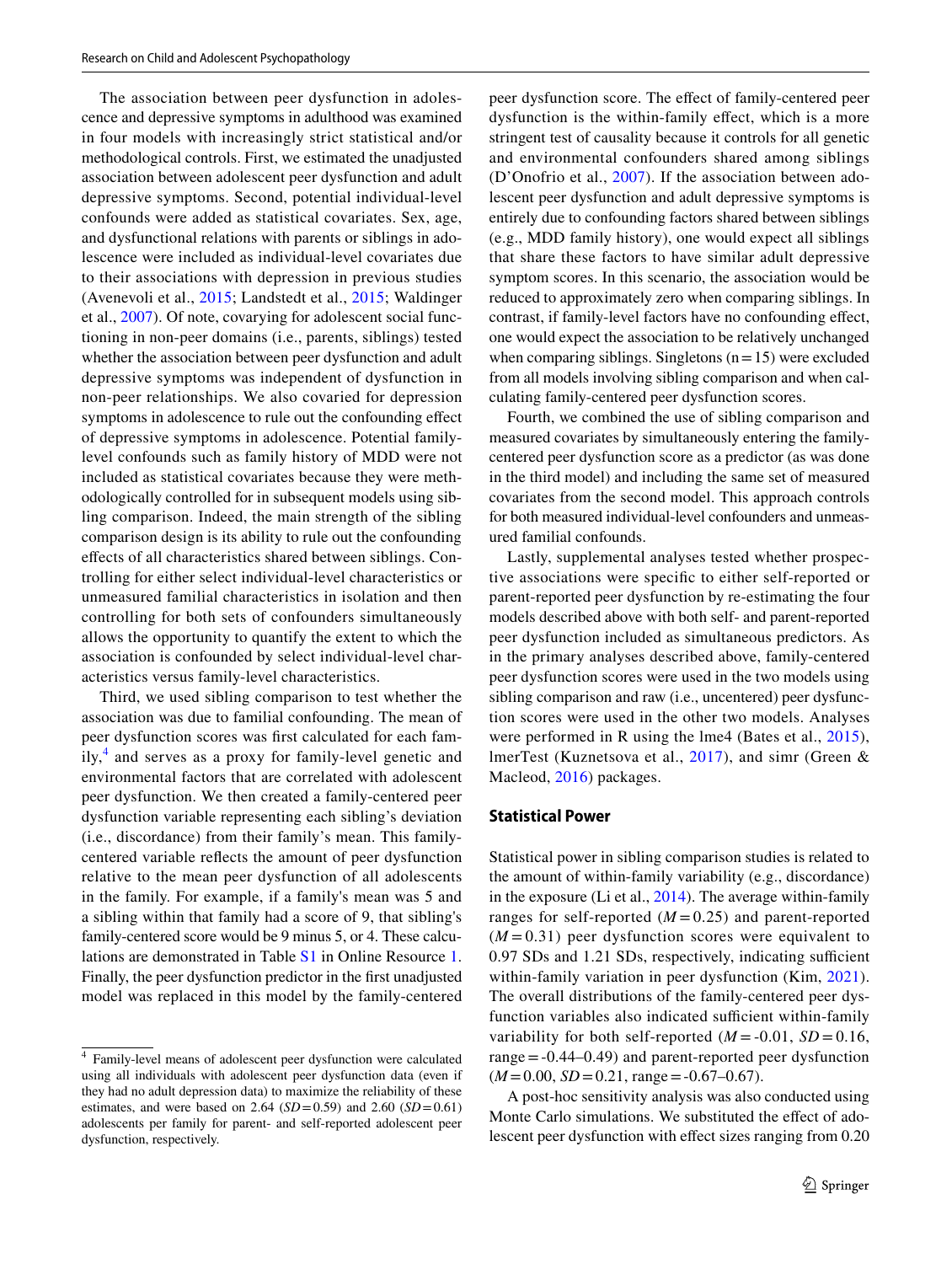

<span id="page-5-0"></span>**Fig. 1** Correlations between individual characteristics in adolescence. All values refect Pearson correlations, except that correlations involving sex are point-biserial correlations. Signifcant correlations

 $(p<0.05)$  are shaded. The color of the shading reflects the direction of the correlation (red=negative, blue=positive) and the degree of shading represents the strength of the correlation

to 1.20 in increments of 0.10. For each effect size, we simulated each model 500 times and then extracted the proportion of iterations for which the efect of adolescent peer dysfunction on adult depressive symptoms was statistically signifcant (i.e., power) at alpha=0.05. As in all other analyses, singletons were excluded from sensitivity analyses involving sibling comparison. The resulting power curves are plotted in Fig. S1 in Online Resource 1.

# **Results**

## **Preliminary Analyses**

Correlations among individual characteristics in adolescence are presented in Fig. [1](#page-5-0). Preliminary analyses examined whether these characteristics difered between (a) individuals who completed at least one assessment of depressive symptoms in adulthood and individuals who did not (and were thus excluded from all analyses), or (b) singletons and nonsingletons. Individuals who completed at least one depressive symptom assessment in adulthood did not difer from individuals who did not (*p*s>0.148). Additionally, singletons and non-singletons did not difer on any baseline characteristics or depression symptom severity in adulthood (*p*s>0.588), supporting the generalizability of results from sibling comparison models to singletons (Lahey & D'Onofrio, [2010](#page-11-10)). Lastly, assumptions of multilevel modeling were examined using statistical tests and visualizations. Breusch-Pagan tests (Breusch & Pagan, [1979](#page-10-20)) indicated that residual variances were homogeneous ( $p > 0.05$  for all models; also see Fig. S3 in the supplementary materials). Diagnostic plots also indicated that the assumptions of normality of residuals and linearity were generally met (see Figs.  $S4$  and  $S5$  in the supplementary materials).

# **Association Between Adolescent Peer Dysfunction and Adult Depression**

Unstandardized coefficients from models testing the association between adolescent peer dysfunction and adult depressive symptoms are presented in Fig. [2](#page-6-0) and Tables [2](#page-7-0) and [3.](#page-8-0) The positive unadjusted association for self-reported adolescent peer dysfunction ( $b = 1.28$ ,  $p < 0.001$ ) was consistent with fndings from unrelated individuals (e.g., Bagwell et al., [2001](#page-10-3); Bean et al., [2019;](#page-10-4) Landstedt et al., [2015;](#page-11-6) Modin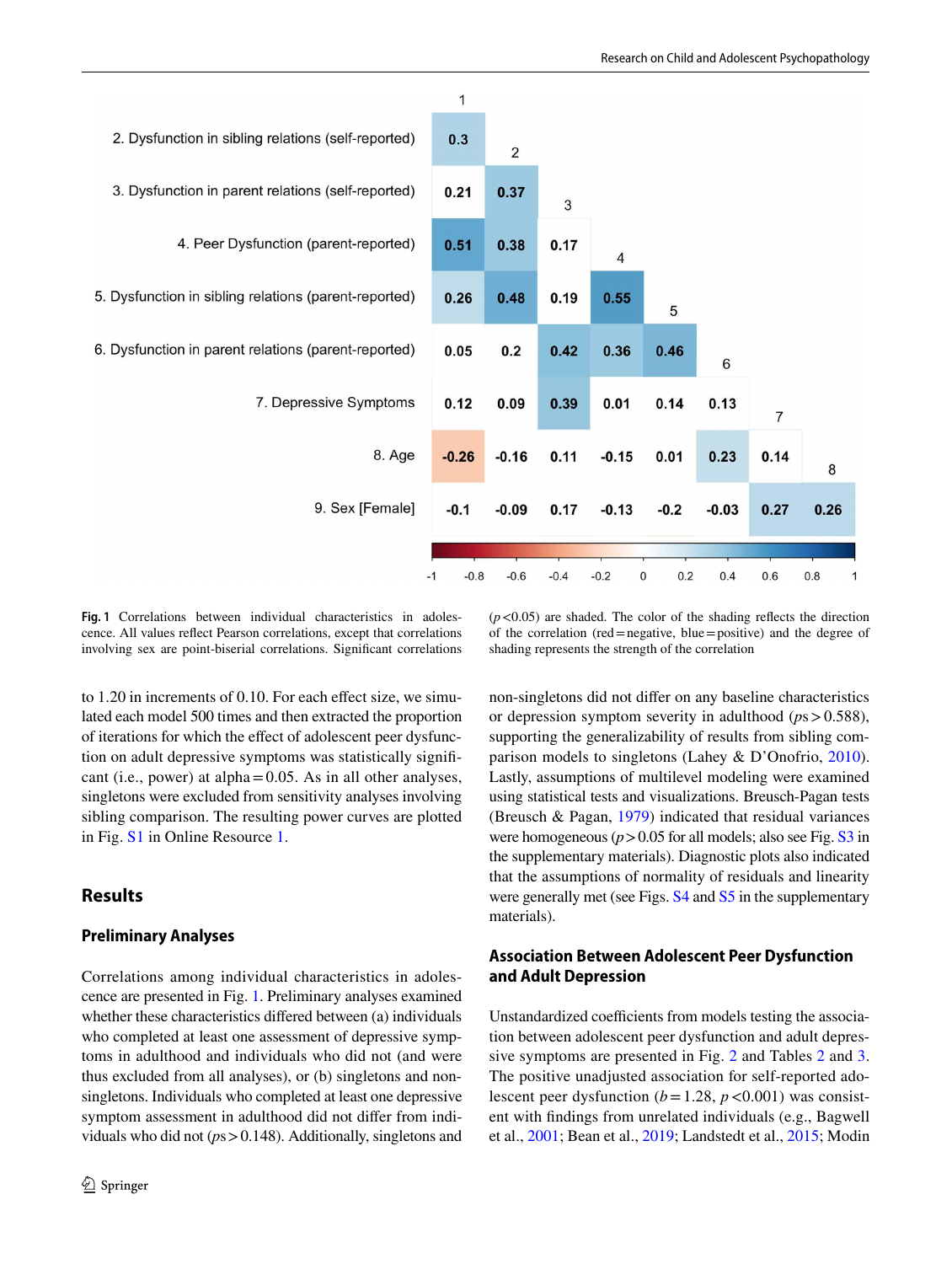

<span id="page-6-0"></span>**Fig. 2** Unstandardized associations between self-reported (left) and parent-reported (right) adolescent peer dysfunction and adult depression. Error bars represent 95% confdence intervals. \* *p*<0.05 \*\* *p*<0.01 \*\*\* *p*<0.001

et al., [2011](#page-11-7)), and was not attenuated when controlling for sex and other individual characteristics (i.e., depressive symptoms, age, and dysfunction in relations with siblings and parents) in adolescence ( $b = 1.34$ ,  $p = 0.003$ ). The association remained signifcant in the sibling comparison model that controlled for familial confounding  $(b=1.15, p=0.005)$ . The sibling comparison model that additionally controlled for measured covariates also indicated a signifcant (albeit slightly reduced) association ( $b=1.06$ ,  $p=0.035$ ).

Analyses of parent-reported adolescent peer dysfunction similarly found a significant unadjusted association with adult depressive symptoms  $(b = 0.56, p = 0.032)$ , although this effect was substantially weaker than the unadjusted association for self-reported peer dysfunction. This association was further weakened and no longer significant (*b*s≤0.41, *p*s≥0.182) after introducing statistical (i.e., measured covariates) and/or methodological (i.e., sibling comparison) controls.

Results of supplemental analyses examining the *unique* efects of self- versus parent-reported adolescent peer dysfunction are plotted in Fig. S2 in Online Resource 2. Self-reported peer dysfunction signifcantly predicted adult depressive symptoms in all four models ( $bs \geq 1.28$ ,  $p_s \leq 0.013$ ) and its unique association was not attenuated by the inclusion of statistical covariates and/or use of sibling comparison. In contrast, parent-reported peer dysfunction did not uniquely predict adult depressive symptoms in any of the models ( $bs \le 0.00$ ,  $ps \ge 0.199$ ).

# **Discussion**

Preventing depression is a pressing public health issue, and peer dysfunction in adolescence predicts depression in adulthood. Determining whether this effect is due to confounders is a critical requisite to effectively reduce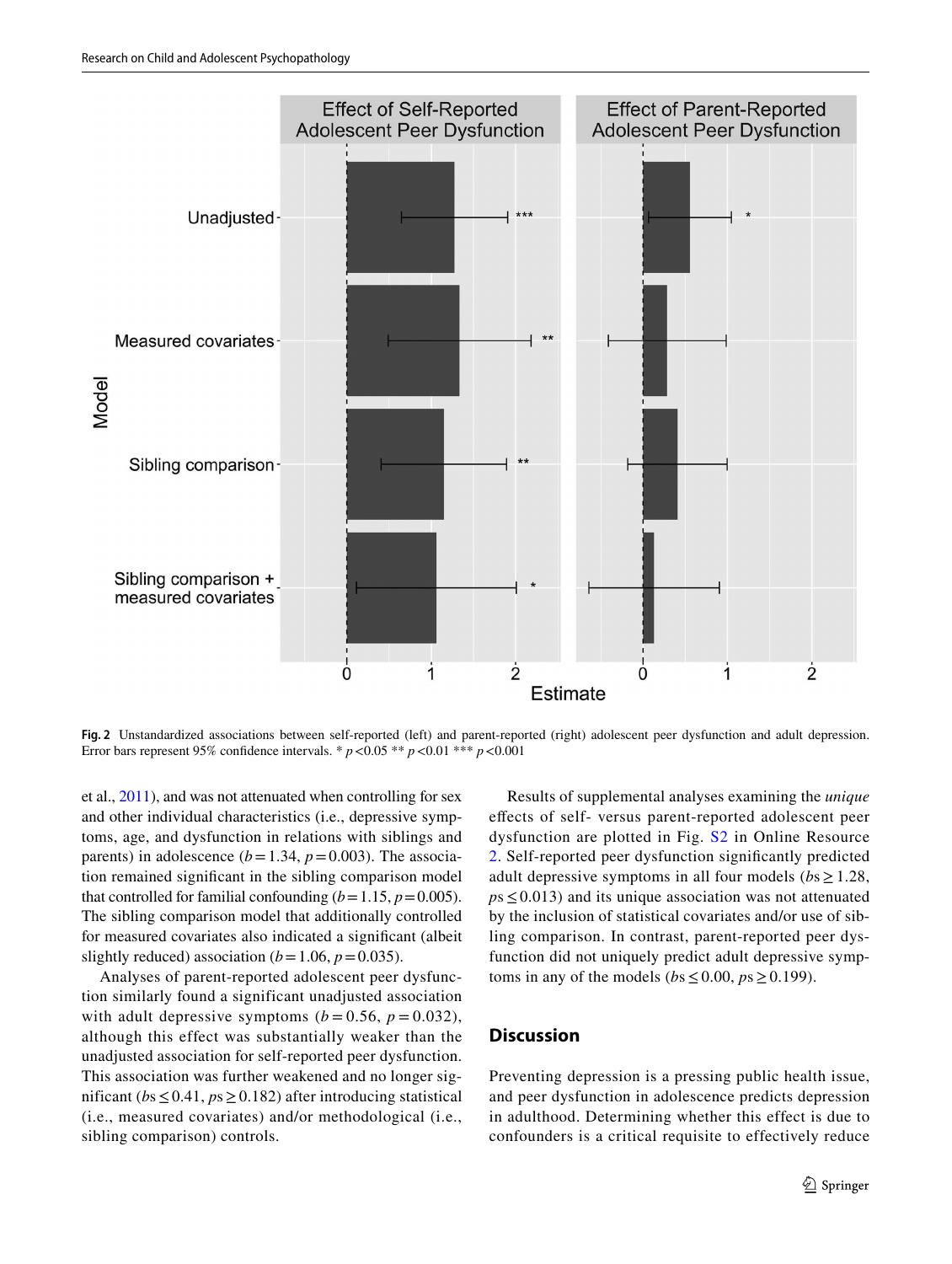<span id="page-7-0"></span>**Table 2** Unstandardized coefficients (SEs) of models using self-rated adolescent peer dysfunction to predict adult depressive symptoms

|                                                     | <u>Model</u>         |                         |                       |                                                      |  |
|-----------------------------------------------------|----------------------|-------------------------|-----------------------|------------------------------------------------------|--|
| Predictors                                          | Unadjusted           | Covariates <sup>a</sup> | Sibling<br>Comparison | Sibling<br>$Comparison +$<br>Covariates <sup>a</sup> |  |
| (Intercept)                                         | $-1.67***$<br>(0.43) | $-2.22*$<br>(0.85)      | $-0.07$<br>(0.10)     | $-0.51$<br>(0.55)                                    |  |
| Adolescent peer dysfunction<br>(self-reported)      | $1.28***$<br>(0.32)  | $1.34**$<br>(0.43)      | $1.15**$<br>(0.38)    | $1.06*$<br>(0.48)                                    |  |
| Covariates Measured in Adolescence                  |                      |                         |                       |                                                      |  |
| Sex [Female]                                        |                      | 0.22<br>(0.17)          |                       | 0.08<br>(0.17)                                       |  |
| Age                                                 |                      | 0.00<br>(0.03)          |                       | $-0.01$<br>(0.03)                                    |  |
| Baseline depressive symptoms                        |                      | 0.02<br>(0.01)          |                       | 0.01<br>(0.01)                                       |  |
| Dysfunction in sibling relations<br>(self-reported) |                      | 0.06<br>(0.24)          |                       | 0.21<br>(0.24)                                       |  |
| Dysfunction in parent relations<br>(self-reported)  |                      | 0.02<br>(0.27)          |                       | 0.03<br>(0.29)                                       |  |

 $p< 0.05$ ; \*\*  $p< 0.01$ ; \*\*\*  $p< 0.001$ 

a Covariates were individual-level characteristics measured in adolescence

depression risk through targeted prevention. This is particularly urgent considering the prevalence of adolescent peer dysfunction (e.g., one-third of adolescents report being bullied by peers; Modecki et al., [2014](#page-11-23)) and dramatic reductions in youth's face-to-face peer contact and support during the COVID-19 pandemic (Orben et al., [2020;](#page-11-24) Rogers et al., [2021\)](#page-12-8), potentially increasing risk for depression. The present study examined the prospective association between peer dysfunction in adolescence and depressive symptoms in adulthood, and compared siblings within families to test whether this association remained after adjusting for family-level confounders. We found that both self- and parent-reported adolescent peer dysfunction predicted adult depressive symptoms up to 38 years later, replicating prior longitudinal studies of unrelated individuals (Bagwell et al., [2001](#page-10-3); Bean et al., [2019](#page-10-4); Copeland et al., [2013;](#page-10-5) Landstedt et al., [2015;](#page-11-6) Modin et al., [2011](#page-11-7)). Results further indicated that the prospective association between self-reported adolescent peer dysfunction and adult depressive symptoms was only slightly attributable to unmeasured genetic and environmental confounders or measured covariates (e.g., baseline depressive symptoms and dysfunction in sibling and parent relations in adolescence). Sibling comparison is a strong quasi-experimental design, and these results suggest that self-reported peer dysfunction may be an unconfounded risk factor for depressive symptoms in adulthood. The effect of parent-reported adolescent peer dysfunction on adult depressive symptoms was attenuated and no longer significant when controlling for baseline individuallevel covariates or unmeasured familial confounding.

Peer dysfunction and depression in adolescence are interwoven with numerous potentially confounding characteristics within the individual and family (Deater-Deckard, [2001\)](#page-10-21). This study ruled out the confounding efects of familial characteristics and several important individual-level characteristics (e.g., adolescent depressive symptoms and dysfunction in sibling and parent relations), which extends previous studies of unrelated individuals (Bagwell et al., [2001](#page-10-3); Bean et al., [2019](#page-10-4); Copeland et al., [2013](#page-10-5); Landstedt et al., [2015](#page-11-6); Modin et al., [2011](#page-11-7)) by controlling for a much more comprehensive set of potential confounders and more strongly testing the potentially causal relationship between adolescent peer dysfunction and adult depressive symptoms. Supplemental analyses including self- and parent-reported peer dysfunction as simultaneous predictors found that the efect of self-reported peer dysfunction was largely independent of parent-reported peer dysfunction, suggesting specifcity. This fnding is consistent with evidence that it is the adolescent's perception of peer dysfunction – not peer dysfunction as perceived by parents, teachers, or peers – that increases risk for depressive symptoms (Epkins & Seegan, [2015](#page-10-22); Kistner et al., [1999\)](#page-11-25). However, the sibling comparison design cannot demonstrate causality because it does not rule out potential confounders that difer between siblings (Frisell et al., [2012](#page-10-23))*.* For example, interpersonal theories of depression suggest that interpersonal skills deficits (e.g., excessive reassurance seeking) or impulse control difficulties contribute to peer rejection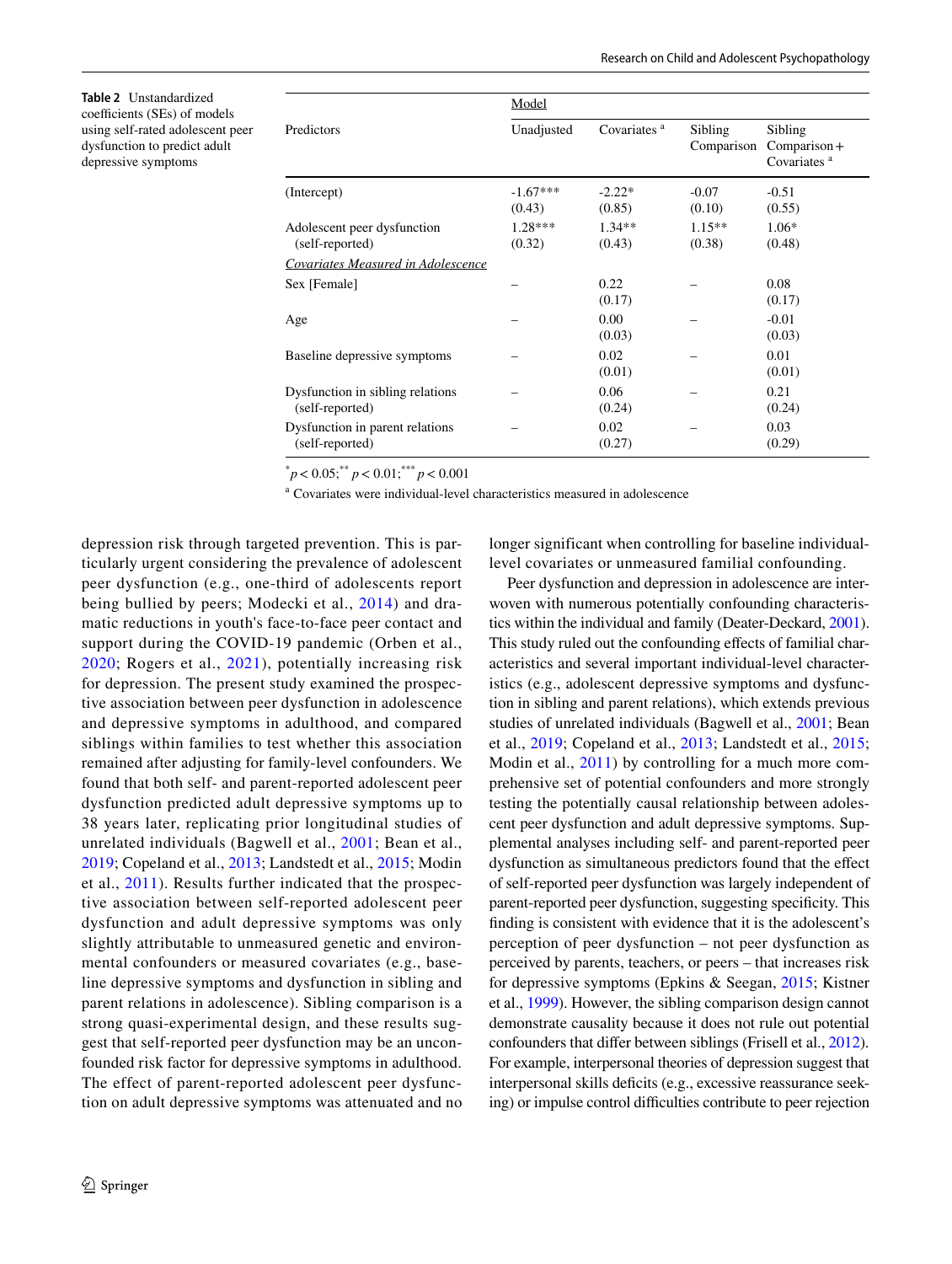<span id="page-8-0"></span>**Table 3** Unstandardized coefficients (SEs) from models using parent-rated adolescent peer dysfunction to predict adult depressive symptoms

| Predictors                                            | Model              |                         |                       |                                                      |  |
|-------------------------------------------------------|--------------------|-------------------------|-----------------------|------------------------------------------------------|--|
|                                                       | Unadjusted         | Covariates <sup>a</sup> | Sibling<br>Comparison | Sibling<br>$Comparison +$<br>Covariates <sup>a</sup> |  |
| (Intercept)                                           | $-0.73*$<br>(0.33) | $-0.64$<br>(0.62)       | $-0.08$<br>(0.10)     | $-0.49$<br>(0.59)                                    |  |
| Adolescent peer dysfunction<br>(parent-reported)      | $0.56*$<br>(0.25)  | 0.29<br>(0.36)          | 0.41<br>(0.30)        | 0.13<br>(0.39)                                       |  |
| Covariates Measured in Adolescence                    |                    |                         |                       |                                                      |  |
| Sex [Female]                                          |                    | 0.13<br>(0.19)          |                       | 0.04<br>(0.18)                                       |  |
| Age                                                   |                    | $-0.04$<br>(0.03)       |                       | $-0.03$<br>(0.03)                                    |  |
| Baseline depressive symptoms                          |                    | $0.02*$<br>(0.01)       |                       | 0.01<br>(0.01)                                       |  |
| Dysfunction in sibling relations<br>(parent-reported) |                    | 0.18<br>(0.48)          |                       | 0.41<br>(0.41)                                       |  |
| Dysfunction in parent relations<br>(parent-reported)  |                    | 0.10<br>(0.28)          |                       | 0.07<br>(0.27)                                       |  |

 $p< 0.05$ ; \*\*  $p< 0.01$ ; \*\*\*  $p< 0.001$ 

a Covariates were individual-level characteristics measured in adolescence

and the onset, maintenance, or exacerbation of depressive symptoms (Coyne, [1976](#page-10-24); Gorka et al., [2013;](#page-11-26) Humphreys et al., [2013\)](#page-11-27). Residual genetic confounding is also possible, as genetic factors that difered between siblings might infuence both peer dysfunction and risk for depression. Comparing monozygotic twins can rule out all genetic confounders and represents a future direction for extending this work. Additionally, inferences from sibling comparison designs can be biased if an individual's adolescent peer dysfunction or adult depression impacts those of their sibling(s) (Sjölander et al., [2016](#page-12-9)). Finally, sibling comparison results can only be generalized to singletons if siblings do not meaningfully differ from singletons in the population (Lahey & D'Onofrio, [2010\)](#page-11-10). Siblings and singletons did not signifcantly difer on a variety of characteristics in the present study, suggesting this assumption may be satisfed. However, the relatively few singletons  $(n=15)$  may not be representative of singletons in the population. In light of these limitations of the sibling comparison design, triangulation with other designs with different limitations may help to support stronger causal inferences regarding the efect of dysfunction with peers on adult depression (Lawlor et al., [2016\)](#page-11-28).

Keeping these caveats in mind, these fndings support self-reported adolescent peer dysfunction as a potentially causal risk factor for depressive symptoms in adulthood. This inference is consistent with the results of a retrospective twin study of self-reported adolescent peer victimization and depressive episodes in adulthood (Kretschmer et al., [2018](#page-11-12)), which found that this association could only partially be explained by genetic and environmental

confounding. Although several non-causal explanations for this association cannot be ruled out (as discussed above), there are several possible mediating pathways underlying this relationship. Cognitive theories of depression posit that the perception of prolonged peer dysfunction may decrease self-esteem (e.g., Fenzel, [2000\)](#page-10-25), leading to the development of negative inferential styles and the belief that desired interpersonal outcomes are unattainable (Panzarella et al., [2006](#page-11-2); Rose & Abramson, [1992](#page-12-10)). In turn, negative inferential styles may interact with negative life events later in adolescence or adulthood to engender hopelessness, which may cause depression either directly (Abramson et al., [1989](#page-10-26)) or through decreased goal-directed behavior (Davidson, [1998;](#page-10-27) McFarland et al., [2006\)](#page-11-29).

If causal, these fndings have several implications for clinical practice and prevention. They suggest that preventative interventions could directly reduce depression risk in adulthood by reducing peer dysfunction in adolescence. Strong tests of causation such as these are important precursors to the development of interventions based on causal mechanisms underlying risk (Cuijpers et al., [2012](#page-10-6)). Successful reduction of adolescent peer dysfunction may also prevent the development of maladaptive processes mediating the relationship between peer dysfunction and depression (e.g., negative inferential style), obviating the need to target these mediators for prevention. Results also have implications for screening and resource allocation in the context of prevention. Selective or indicated prevention programs ofered to adolescents at elevated depression risk are more efficacious than universal programs, and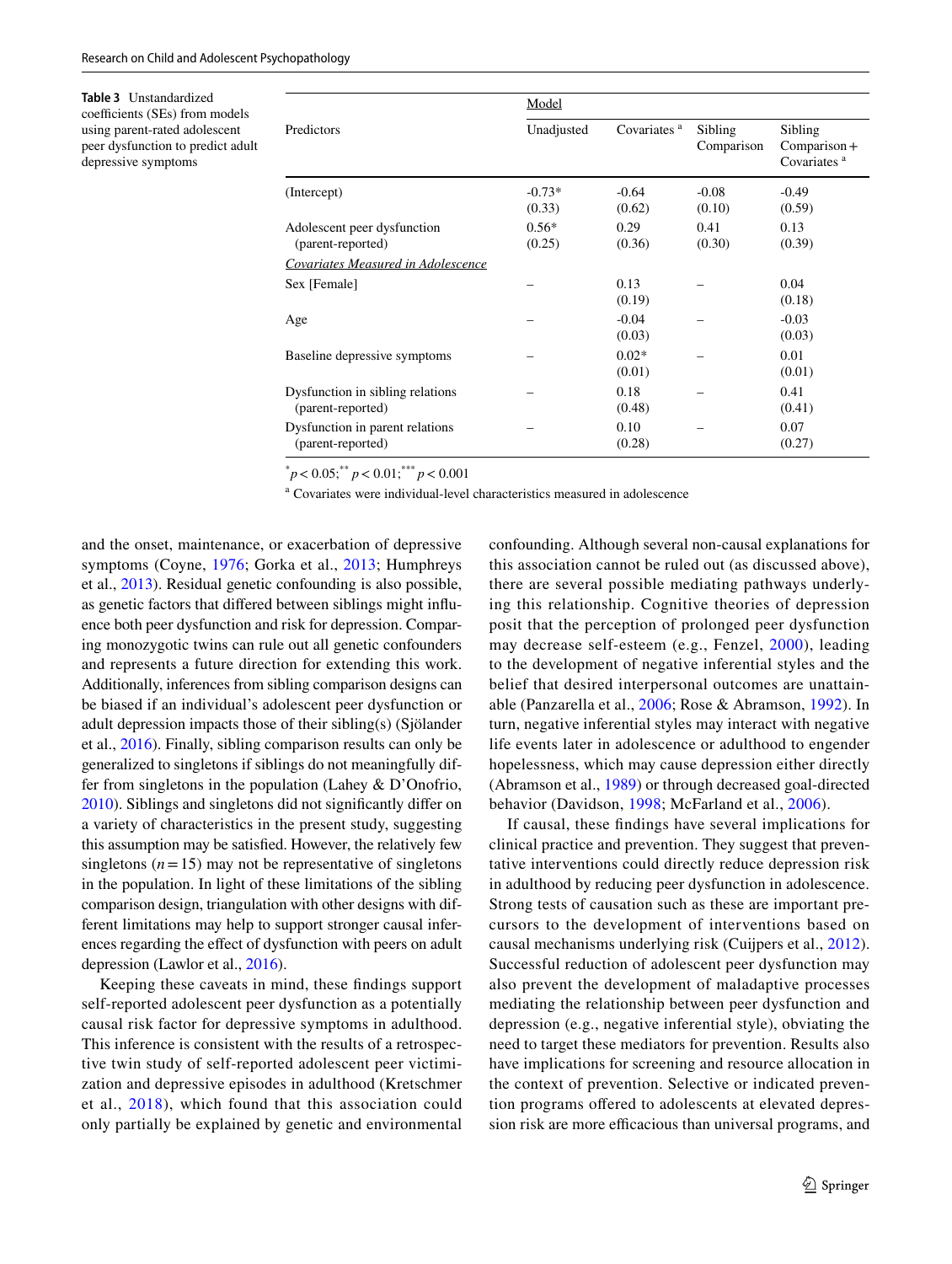risk status has typically been determined using elevated depression symptom severity, negative inferential style, parental mood disorders, or familial confict (Stice et al., [2009\)](#page-12-11). Pending replication and extension, these fndings suggest that using peer dysfunction as an important indicator of risk could help to identify high-risk adolescents who would beneft most from preventative intervention.

It is important to note that peer dysfunction encapsulates a wide range of dimensions and behaviors (e.g., trouble making friends, victimization, unpopularity, lack of close friendships) and the observed associations between adolescent peer dysfunction and adult depressive symptoms could be specifc to certain aspects of peer dysfunction. Diferent dimensions of peer dysfunction are diferentially associated with interpersonal skills, competencies, and outcomes (Asher & Weeks, [2018](#page-10-28)). For example, one study found that the strength of dyadic friendships (but not broader popularity) in mid-adolescence predicted depressive symptoms in early adulthood (Narr et al., [2019\)](#page-11-30). The heterogeneity of the peer dysfunction measure thus prevents more specifc insights and hypotheses regarding both (a) potential mechanistic pathway(s) from adolescent peer dysfunction to adult depressive symptoms, and (b) preventative interventions that target specifc domains of peer dysfunction. That is, preventative interventions are unlikely to reduce all dimensions of peer dysfunction equally and identifying more specifc intervention targets would inform intervention selection. For these reasons, testing whether these fndings are specifc to particular dimensions of peer dysfunction is a critical direction for future research.

Compared to self-reported adolescent peer dysfunction, parent-reported adolescent peer dysfunction was more weakly associated with adult depressive symptoms across all models. The association between parent-reported peer dysfunction and adult depressive symptoms also became nonsignifcant when controlling for individual-level covariates, family-level confounders (e.g., MDD family history), and/or self-reported peer dysfunction. This suggests that the association for parent-reported peer dysfunction may be due to confounders. However, confdence intervals were wide and sensitivity analyses indicated that the nonsignifcant efect of parent-reported peer dysfunction when using methodological and/or statistical controls may have been a type II error. Thus, the extent to which the efect of parentreported peer dysfunction is due to confounders is unclear.

This study had several noteworthy strengths, including (a) the use of a quasi-experimental and longitudinal design that tested prospective associations across a long followup while controlling for a variety of confounders, (b) the examination of both self- and parent-reported adolescent peer dysfunction as assessed by semi-structured interview, and (c) consideration of dysfunction in relations with siblings and parents as potential confounds. There were also several notable limitations. First, confdence intervals were

wide due to the relatively small sample size, particularly when evaluating the magnitude of attenuation caused by adding certain controls. Results should therefore be considered preliminary until they are replicated in larger samples. Second, the sample was entirely white. Recruiting racially homogeneous samples was unfortunately standard practice when data collection began in the 1980s, and it is critical that future studies examine generalizability in other racial/ ethnic groups. Studying generalizability in marginalized groups is particularly important so that improvements in knowledge regarding etiology and clinical practice do not disproportionately apply to or beneft privileged groups. Third, depressive symptoms in adulthood were assessed using three diferent measures that, although moderately to highly correlated (e.g., Chin et al., [2015](#page-10-16); Sun et al., [2020](#page-12-5)), are not identical in content (Fried, [2017\)](#page-10-29). Fourth, the inclusion of a disproportionately high number of individuals with a family history of MDD likely increased statistical power by increasing variability in adult depression scores, but may impact generalizability to more population-based samples.

# **Conclusion**

These results suggest that the prospective association between perceived peer dysfunction in adolescence and depressive symptoms in adulthood cannot be explained by a variety of potential confounds, suggesting that the association may be direct. If replicated and extended in larger samples, these findings provide support for targeting adolescent's perceptions of peer dysfunction to reduce depressive symptoms in adulthood.

**Supplementary Information** The online version contains supplementary material available at<https://doi.org/10.1007/s10802-022-00906-4>.

**Funding** This work was supported by National Institute of Mental Health grants R01MH36197, R01MH119771, and F31MH123042.

## **Compliance with Ethical Standards**

**Ethics Approval** Study procedures were approved by the New York State Psychiatric Institute institutional review board.

**Informed Consent** Written informed consent was obtained from adults for themselves and minors, and verbal assent was obtained from minors.

**Conflict of Interest** Dr. Weissman has received royalties from Multihealth Systems related to the Social Adjustment Scale. Dr. Posner has received grant support or consultancies from Takeda, Aevi Genomic Medicine, and Innovation Science. There are no other potential conficts of interest.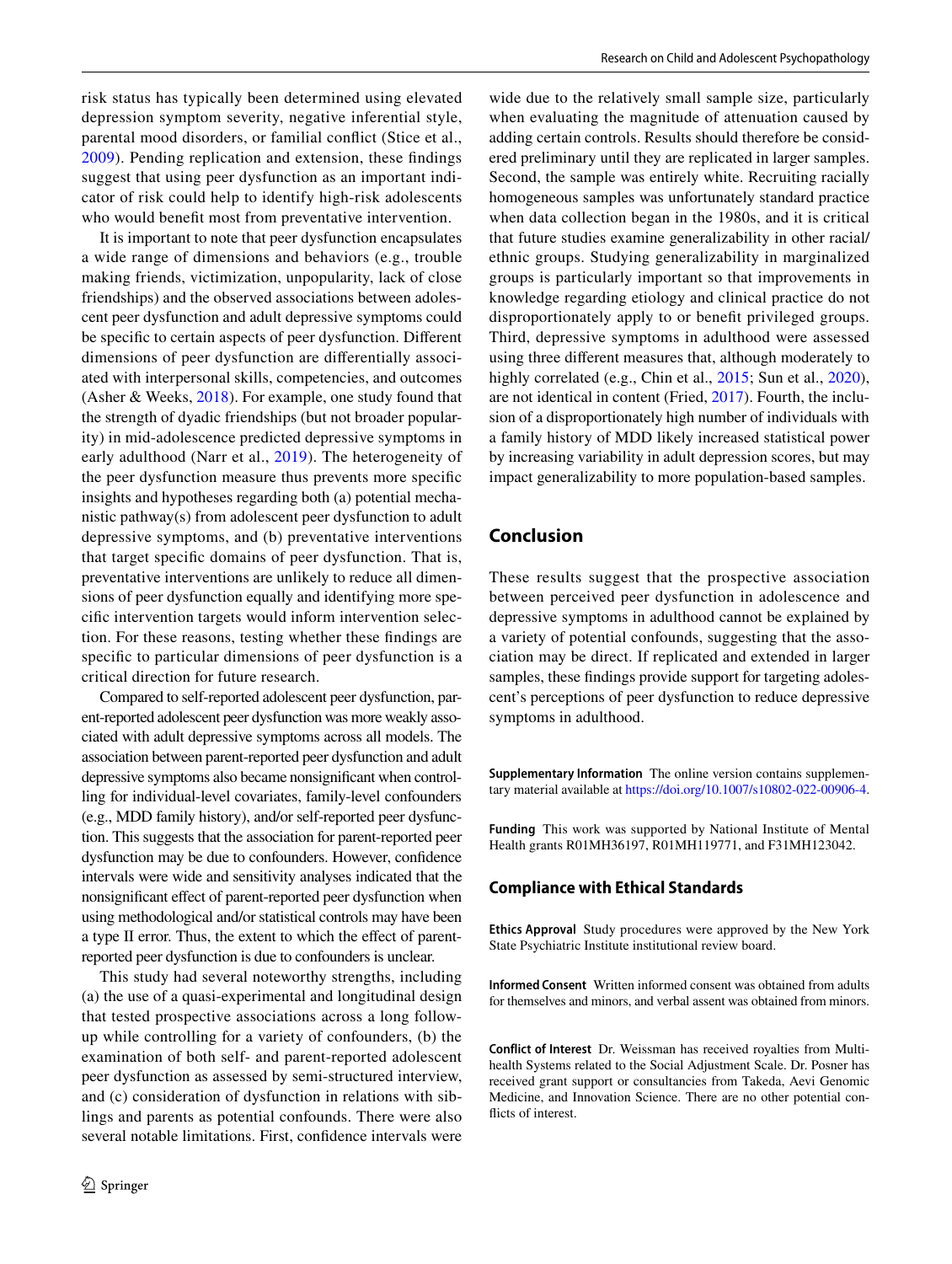# **References**

- <span id="page-10-26"></span>Abramson, L. Y., Metalsky, G. I., & Alloy, L. B. (1989). Hopelessness depression: A theory-based subtype of depression. *Psychological Review, 96*(2), 358–372. [https://doi.org/10.1037/0033-295X.](https://doi.org/10.1037/0033-295X.96.2.358) [96.2.358](https://doi.org/10.1037/0033-295X.96.2.358)
- <span id="page-10-28"></span>Asher, S. R., & Weeks, M. S. (2018). Friendships in Childhood. In *The Cambridge Handbook of Personal Relationships* (pp. 119–134). Cambridge University Press. [https://doi.org/10.1017/](https://doi.org/10.1017/9781316417867.011) [9781316417867.011](https://doi.org/10.1017/9781316417867.011)
- <span id="page-10-1"></span>Avenevoli, S., Swendsen, J., He, J. P., Burstein, M., & Merikangas, K. R. (2015). Major Depression in the National Comorbidity Survey-Adolescent Supplement: Prevalence, Correlates, and Treatment. *Journal of the American Academy of Child and Adolescent Psychiatry, 54*(1), 37-44.e2. [https://doi.org/10.1016/j.jaac.2014.10.](https://doi.org/10.1016/j.jaac.2014.10.010) [010](https://doi.org/10.1016/j.jaac.2014.10.010)
- <span id="page-10-3"></span>Bagwell, C. L., Schmidt, M. E., Newcomb, A. F., & Bukowski, W. M. (2001). Friendship and peer rejection as predictors of adult adjustment. *New Directions for Child and Adolescent Development, 91*, 25–49. <https://doi.org/10.1002/cd.4>
- <span id="page-10-13"></span>Ball, H. A., Arseneault, L., Taylor, A., Maughan, B., Caspi, A., & Moffitt, T. E. (2008). Genetic and environmental influences on victims, bullies and bully-victims in childhood. *Journal of Child Psychology and Psychiatry, 49*(1), 104–112. [https://doi.org/10.](https://doi.org/10.1111/j.1469-7610.2007.01821.x) [1111/j.1469-7610.2007.01821.x](https://doi.org/10.1111/j.1469-7610.2007.01821.x)
- <span id="page-10-19"></span>Bates, D., Mächler, M., Bolker, B. M., & Walker, S. C. (2015). Fitting linear mixed-efects models using lme4. *Journal of Statistical Software*, *67*(1).<https://doi.org/10.18637/jss.v067.i01>
- <span id="page-10-4"></span>Bean, C. G., Pingel, R., Hallqvist, J., Berg, N., & Hammarström, A. (2019). Poor peer relations in adolescence, social support in early adulthood, and depressive symptoms in later adulthood–Evaluating mediation and interaction using four-way decomposition analysis. *Annals of Epidemiology, 29,* 52–59. [https://doi.org/10.1016/j.annepidem.2018.](https://doi.org/10.1016/j.annepidem.2018.10.007) [10.007](https://doi.org/10.1016/j.annepidem.2018.10.007)
- <span id="page-10-14"></span>Boivin, M., Brendgen, M., Vitaro, F., Dionne, G., Girard, A., Pérusse, D., & Tremblay, R. E. (2013). Strong Genetic Contribution to Peer Relationship Difficulties at School Entry: Findings From a Longitudinal Twin Study. *Child Development, 84*(3), 1098–1114. <https://doi.org/10.1111/cdev.12019>
- <span id="page-10-7"></span>Bowes, L., Joinson, C., Wolke, D., & Lewis, G. (2015). Peer victimisation during adolescence and its impact on depression in early adulthood: Prospective cohort study in the United Kingdom. *BMJ (online), 350*, 2469.<https://doi.org/10.1136/bmj.h2469>
- <span id="page-10-15"></span>Brendgen, M., Ouellet-Morin, I., Lupien, S., Vitaro, F., Dionne, G., & Boivin, M. (2017). Does cortisol moderate the environmental association between peer victimization and depression symptoms? A genetically informed twin study. *Psychoneuroendocrinology, 84*, 42–50. <https://doi.org/10.1016/J.PSYNEUEN.2017.06.014>
- <span id="page-10-20"></span>Breusch, T. S., & Pagan, A. R. (1979). A Simple Test for Heteroscedasticity and Random Coefficient Variation. *Econometrica*, 47(5), 1287–1294. <https://doi.org/10.2307/1911963>
- <span id="page-10-16"></span>Chin, W. Y., Choi, E. P. H., Chan, K. T. Y., & Wong, C. K. H. (2015). The Psychometric Properties of the Center for Epidemiologic Studies Depression Scale in Chinese Primary Care Patients: Factor Structure, Construct Validity, Reliability. *Sensitivity and Responsiveness. PLOS One, 10*(8), e0135131. [https://doi.org/10.](https://doi.org/10.1371/journal.pone.0135131) [1371/journal.pone.0135131](https://doi.org/10.1371/journal.pone.0135131)
- <span id="page-10-17"></span>Clarke, P. (2008). When can group level clustering be ignored? Multilevel models versus single-level models with sparse data. *Journal of Epidemiology and Community Health, 62*(8), 752–758. <https://doi.org/10.1136/jech.2007.060798>
- <span id="page-10-2"></span>Cohen, S., & Wills, T. A. (1985). Stress, Social Support, and the Bufering Hypothesis. *Psychological Bulletin, 98*(2), 310–357. <https://doi.org/10.1037/0033-2909.98.2.310>
- <span id="page-10-5"></span>Copeland, W. E., Wolke, D., Angold, A., & Costello, E. J. (2013). Adult psychiatric outcomes of bullying and being bullied by peers in childhood and adolescence. *JAMA Psychiatry, 70*(4), 419–426.<https://doi.org/10.1001/jamapsychiatry.2013.504>
- <span id="page-10-24"></span>Coyne, J. C. (1976). Toward an Interactional Description of Depression. *Psychiatry, 39*(1), 28–40. [https://doi.org/10.1080/00332747.](https://doi.org/10.1080/00332747.1976.11023874) [1976.11023874](https://doi.org/10.1080/00332747.1976.11023874)
- <span id="page-10-6"></span>Cuijpers, P., Beekman, A. T. F., & Reynolds, C. F. (2012). Preventing depression: A global priority. *JAMA, 307*(10), 1033–1034. <https://doi.org/10.1001/jama.2012.271>
- <span id="page-10-27"></span>Davidson, R. J. (1998). Afective Style and Afective Disorders: Perspectives from Afective Neuroscience. *Cognition and Emotion, 12*(3), 307–330.<https://doi.org/10.1080/026999398379628>
- <span id="page-10-21"></span>Deater-Deckard, K. (2001). Annotation: Recent Research Examining the Role of Peer Relationships in the Development of Psychopathology. *Journal of Child Psychology and Psychiatry, 42*(5), 565–579.<https://doi.org/10.1111/1469-7610.00753>
- <span id="page-10-18"></span>D'Onofrio, B. M., Van Hulle, C. A., Waldman, I. D., Rodgers, J. L., Rathouz, P. J., & Lahey, B. B. (2007). Causal inferences regarding prenatal alcohol exposure and childhood externalizing problems. *Archives of General Psychiatry, 64*(11), 1296–1304. <https://doi.org/10.1001/archpsyc.64.11.1296>
- <span id="page-10-22"></span>Epkins, C. C., & Seegan, P. L. (2015). Mother-Reported and Children's Perceived Social and Academic Competence in Clinic-Referred Youth: Unique Relations to Depression and/or Social Anxiety and the Role of Self-Perceptions. *Child Psychiatry and Human Development, 46*(5), 656–670. [https://doi.org/10.1007/](https://doi.org/10.1007/s10578-014-0508-9) [s10578-014-0508-9](https://doi.org/10.1007/s10578-014-0508-9)
- <span id="page-10-25"></span>Fenzel, L. M. (2000). Prospective study of changes in global selfworth and strain during the transition to middle school. *Journal of Early Adolescence, 20*(1), 93–116. [https://doi.org/10.1177/](https://doi.org/10.1177/0272431600020001005) [0272431600020001005](https://doi.org/10.1177/0272431600020001005)
- <span id="page-10-29"></span>Fried, E. I. (2017). The 52 symptoms of major depression: Lack of content overlap among seven common depression scales. *Journal of Afective Disorders, 208*, 191–197. [https://doi.org/](https://doi.org/10.1016/j.jad.2016.10.019) [10.1016/j.jad.2016.10.019](https://doi.org/10.1016/j.jad.2016.10.019)
- <span id="page-10-0"></span>Friedrich, M. J. (2017). Depression is the leading cause of disability around the world. *JAMA, 317*(15), 1517. [https://doi.org/10.](https://doi.org/10.1001/jama.2017.3826) [1001/jama.2017.3826](https://doi.org/10.1001/jama.2017.3826)
- <span id="page-10-12"></span>Frisell, T. (2020). Sibling comparison designs, are they worth the efort? *American Journal of Epidemiology*. [https://doi.org/10.](https://doi.org/10.1093/aje/kwaa183) [1093/aje/kwaa183](https://doi.org/10.1093/aje/kwaa183)
- <span id="page-10-23"></span>Frisell, T., & Ã-Berg, S., Kuja-Halkola, R., & Sjölander, A. (2012). Sibling comparison designs: Bias from non-shared confounders and measurement error. *Epidemiology, 23*(5), 713–720. [https://](https://doi.org/10.1097/EDE.0b013e31825fa230) [doi.org/10.1097/EDE.0b013e31825fa230](https://doi.org/10.1097/EDE.0b013e31825fa230)
- <span id="page-10-11"></span>Garber, J., & Cole, D. A. (2010). Intergenerational transmission of depression: A launch and grow model of change across adolescence. *Development and Psychopathology, 22*(4), 819–830. <https://doi.org/10.1017/S0954579410000489>
- <span id="page-10-8"></span>Gjerde, L. C., Eilertsen, E. M., Reichborn-Kjennerud, T., McAdams, T. A., Zachrisson, H. D., Zambrana, I. M., Røysamb, E., Kendler, K. S., & Ystrom, E. (2017). Maternal perinatal and concurrent depressive symptoms and child behavior problems: A sibling comparison study. *Journal of Child Psychology and Psychiatry, 58*(7), 779–786. <https://doi.org/10.1111/jcpp.12704>
- <span id="page-10-9"></span>Goodman, S. H., Brogan, D., Lynch, M. E., & Fielding, B. (1993). Social and Emotional Competence in Children of Depressed Mothers. *Child Development, 64*(2), 516–531. [https://doi.org/10.](https://doi.org/10.1111/j.1467-8624.1993.tb02925.x) [1111/j.1467-8624.1993.tb02925.x](https://doi.org/10.1111/j.1467-8624.1993.tb02925.x)
- <span id="page-10-10"></span>Goodman, S. H., & Gotlib, I. H. (1999). Risk for psychopathology in the children of depressed mothers: A developmental model for understanding mechanisms of transmission. *Psychological Review, 106*(3), 458–490. [https://doi.org/10.1037/0033-295X.](https://doi.org/10.1037/0033-295X.106.3.458) [106.3.458](https://doi.org/10.1037/0033-295X.106.3.458)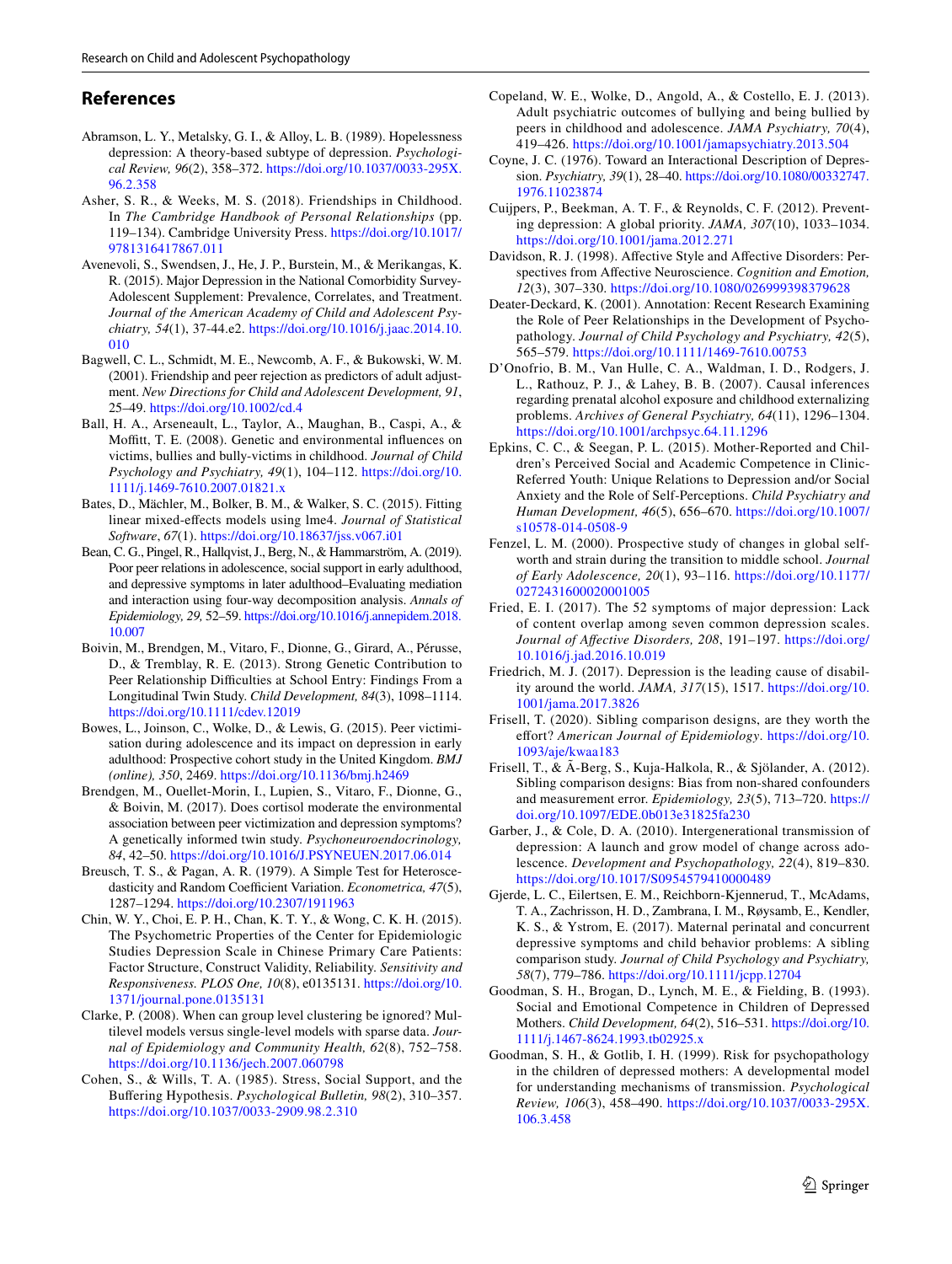- <span id="page-11-26"></span>Gorka, S. M., Shankman, S. A., Seeley, J. R., & Lewinsohn, P. M. (2013). The moderating efect of parental illicit substance use disorders on the relation between adolescent depression and subsequent illicit substance use disorders. *Drug and Alcohol Dependence, 128*(1–2), 1–7. <https://doi.org/10.1016/j.drugalcdep.2012.07.011>
- <span id="page-11-20"></span>Green, P., & Macleod, C. J. (2016). SIMR: An R package for power analysis of generalized linear mixed models by simulation. *Methods in Ecology and Evolution, 7*(4), 493–498. [https://doi.org/10.](https://doi.org/10.1111/2041-210X.12504) [1111/2041-210X.12504](https://doi.org/10.1111/2041-210X.12504)
- <span id="page-11-17"></span>Hamilton, M. (1960). A Rating Scale for Depression. *Journal of Neurology, Neurosurgery, and Psychiatry, 23*(1), 56–62.
- <span id="page-11-1"></span>Hammen, C. (2005). Stress and depression. *Annual Review of Clinical Psychology, 1*, 293–319. [https://doi.org/10.1146/annurev.clinpsy.1.](https://doi.org/10.1146/annurev.clinpsy.1.102803.143938) [102803.143938](https://doi.org/10.1146/annurev.clinpsy.1.102803.143938)
- <span id="page-11-9"></span>Hammen, C., Shih, J. H., & Brennan, P. A. (2004). Intergenerational transmission of depression: Test of an interpersonal stress model in a community sample. *Journal of Consulting and Clinical Psychology, 72*(3), 511–522. [https://doi.org/10.1037/0022-006X.](https://doi.org/10.1037/0022-006X.72.3.511) [72.3.511](https://doi.org/10.1037/0022-006X.72.3.511)
- <span id="page-11-27"></span>Humphreys, K. L., Katz, S. J., Lee, S. S., Hammen, C., Brennan, P. A., & Najman, J. M. (2013). The association of ADHD and depression: Mediation by peer problems and parent-child difficulties in two complementary samples. *Journal of Abnormal Psychology, 122*(3), 854–867.<https://doi.org/10.1037/a0033895>
- <span id="page-11-14"></span>John, K., Gammon, D. G., Prusof, B. A., & Warner, V. (1987). The Social Adjustment Inventory for Children and Adolescents (SAICA): Testing of a New Semistructured Interview. *Journal of the American Academy of Child and Adolescent Psychiatry, 26*(6), 898–911.<https://doi.org/10.1097/00004583-198726060-00015>
- <span id="page-11-22"></span>Kim, J. (2021). The quality of social relationships in schools and adult health: Differential effects of student-student versus studentteacher relationships. *School Psychology, 36*(1), 6–16. [https://](https://doi.org/10.1037/spq0000373) [doi.org/10.1037/spq0000373](https://doi.org/10.1037/spq0000373)
- <span id="page-11-25"></span>Kistner, J., Balthazor, M., Risi, S., & Burton, C. (1999). Predicting Dysphoria in Adolescence from Actual and Perceived Peer Acceptance in Childhood. *Journal of Clinical Child and Adolescent Psychology, 28*(1), 94–104. [https://doi.org/10.1207/](https://doi.org/10.1207/s15374424jccp2801_8) [s15374424jccp2801\\_8](https://doi.org/10.1207/s15374424jccp2801_8)
- <span id="page-11-8"></span>Kochel, K. P., Ladd, G. W., & Rudolph, K. D. (2012). Longitudinal Associations Among Youth Depressive Symptoms, Peer Victimization, and Low Peer Acceptance: An Interpersonal Process Perspective. *Child Development, 83*(2), 637–650. [https://doi.org/10.](https://doi.org/10.1111/j.1467-8624.2011.01722.x) [1111/j.1467-8624.2011.01722.x](https://doi.org/10.1111/j.1467-8624.2011.01722.x)
- <span id="page-11-12"></span>Kretschmer, T., Tropf, F. C., & Niezink, N. M. D. (2018). Causality and Pleiotropy in the Association Between Bullying Victimization in Adolescence and Depressive Episodes in Adulthood. *Twin Research and Human Genetics, 21*(1), 33–41. [https://doi.org/10.](https://doi.org/10.1017/thg.2017.71) [1017/thg.2017.71](https://doi.org/10.1017/thg.2017.71)
- <span id="page-11-18"></span>Kroenke, K., Spitzer, R. L., & Williams, J. B. (2001). The PHQ-9: Validity of a brief depression severity measure. *Journal of General Internal Medicine, 16*(9), 606–613. [https://doi.org/10.1046/J.](https://doi.org/10.1046/J.1525-1497.2001.016009606.X) [1525-1497.2001.016009606.X](https://doi.org/10.1046/J.1525-1497.2001.016009606.X)
- <span id="page-11-19"></span>Kuznetsova, A., Brockhof, P. B., & Christensen, R. H. B. (2017). lmerTest Package: Tests in Linear Mixed Efects Models. *Journal of Statistical Software*, *82*(13). [https://doi.org/10.18637/jss.](https://doi.org/10.18637/jss.v082.i13) [v082.i13](https://doi.org/10.18637/jss.v082.i13)
- <span id="page-11-10"></span>Lahey, B. B., & D'Onofrio, B. M. (2010). All in the family: Comparing siblings to test causal hypotheses regarding environmental infuences on behavior. *Current Directions in Psychological Science, 19*(5), 319–323.<https://doi.org/10.1177/0963721410383977>
- <span id="page-11-6"></span>Landstedt, E., Hammarstrom, A., & Winefeld, H. (2015). How well do parental and peer relationships in adolescence predict health in adulthood? *Scandinavian Journal of Public Health, 43*(5), 460–468.<https://doi.org/10.1177/1403494815576360>
- <span id="page-11-0"></span>Larson, R. W., Moneta, G., Richards, M. H., Holmbeck, G., & Duckett, E. (1996). Changes in adolescents' daily interactions with their

 $\circled{2}$  Springer

families from ages 10 to 18: Disengagement and transformation. *Developmental Psychology, 32*(4), 744–754. [https://doi.org/10.](https://doi.org/10.1037/0012-1649.32.4.744) [1037/0012-1649.32.4.744](https://doi.org/10.1037/0012-1649.32.4.744)

- <span id="page-11-28"></span>Lawlor, D. A., Tilling, K., & Smith, G. D. (2016). Triangulation in aetiological epidemiology. *International Journal of Epidemiology, 45*(6), 1866–1886. <https://doi.org/10.1093/ije/dyw314>
- <span id="page-11-21"></span>Li, Z., Mckeague, I. W., & Lumey, L. H. (2014). Optimal design strategies for sibling studies with binary exposures. *International Journal of Biostatistics, 10*(2), 185–196. [https://doi.org/10.1515/](https://doi.org/10.1515/ijb-2014-0015) [ijb-2014-0015](https://doi.org/10.1515/ijb-2014-0015)
- <span id="page-11-15"></span>Mannuzza, S., Fyer, A. J., Klein, D. F., & Endicott, J. (1986). Schedule for Afective Disorders and Schizophrenia-Lifetime version modifed for the study of anxiety disorders (SADS-LA): Rationale and conceptual development. *Journal of Psychiatric Research, 20*(4), 317–325. [https://doi.org/10.1016/0022-3956\(86\)90034-8](https://doi.org/10.1016/0022-3956(86)90034-8)
- <span id="page-11-29"></span>McFarland, B. R., Shankman, S. A., Tenke, C. E., Bruder, G. E., & Klein, D. N. (2006). Behavioral activation system deficits predict the six-month course of depression. *Journal of Afective Disorders, 91*(2–3), 229–234.<https://doi.org/10.1016/j.jad.2006.01.012>
- <span id="page-11-4"></span>Michelini, G., Perlman, G., Tian, Y., Mackin, D. M., Nelson, B. D., Klein, D. N., & Kotov, R. (2021). Multiple domains of risk factors for frst onset of depression in adolescent girls. *Journal of Afective Disorders, 283*, 20–29. [https://doi.org/10.1016/j.jad.](https://doi.org/10.1016/j.jad.2021.01.036) [2021.01.036](https://doi.org/10.1016/j.jad.2021.01.036)
- <span id="page-11-23"></span>Modecki, K. L., Minchin, J., Harbaugh, A. G., Guerra, N. G., & Runions, K. C. (2014). Bullying prevalence across contexts: A meta-analysis measuring cyber and traditional bullying. In *Journal of Adolescent Health* (Vol. 55, Issue 5, pp. 602–611). Elsevier USA. [https://doi.](https://doi.org/10.1016/j.jadohealth.2014.06.007) [org/10.1016/j.jadohealth.2014.06.007](https://doi.org/10.1016/j.jadohealth.2014.06.007)
- <span id="page-11-7"></span>Modin, B., Östberg, V., & Almquist, Y. (2011). Childhood peer status and adult susceptibility to anxiety and depression: A 30-year hospital follow-up. *Journal of Abnormal Child Psychology, 39*(2), 187–199.<https://doi.org/10.1007/s10802-010-9462-6>
- <span id="page-11-11"></span>Morneau-Vaillancourt, G., Dionne, G., Brendgen, M., Vitaro, F., Feng, B., Henry, J., Forget-Dubois, N., Tremblay, R., & Boivin, M. (2019). The Genetic and Environmental Etiology of Shyness Through Childhood. *Behavior Genetics, 49*(4), 376–385. [https://](https://doi.org/10.1007/s10519-019-09955-w) [doi.org/10.1007/s10519-019-09955-w](https://doi.org/10.1007/s10519-019-09955-w)
- <span id="page-11-30"></span>Narr, R. K., Allen, J. P., Tan, J. S., & Loeb, E. L. (2019). Close Friendship Strength and Broader Peer Group Desirability as Diferential Predictors of Adult Mental Health. *Child Development, 90*(1), 298–313.<https://doi.org/10.1111/cdev.12905>
- <span id="page-11-24"></span>Orben, A., Tomova, L., & Blakemore, S. J. (2020). The effects of social deprivation on adolescent development and mental health. In *The Lancet Child and Adolescent Health* (Vol. 4, Issue 8, pp. 634–640). Elsevier B.V. [https://doi.org/10.1016/S2352-4642\(20\)](https://doi.org/10.1016/S2352-4642(20)30186-3) [30186-3](https://doi.org/10.1016/S2352-4642(20)30186-3)
- <span id="page-11-2"></span>Panzarella, C., Alloy, L. B., & Whitehouse, W. G. (2006). Expanded hopelessness theory of depression: On the mechanisms by which social support protects against depression. *Cognitive Therapy and Research, 30*(3), 307–333. [https://doi.org/10.1007/](https://doi.org/10.1007/s10608-006-9048-3) [s10608-006-9048-3](https://doi.org/10.1007/s10608-006-9048-3)
- <span id="page-11-16"></span>Radlof, L. S. (1977). The CES-D scale: A self-report depression scale for research in the general population. *Applied Psychological Measurement, 1*(3), 385–401.
- <span id="page-11-5"></span>Reijntjes, A., Kamphuis, J. H., Prinzie, P., & Telch, M. J. (2010). Peer victimization and internalizing problems in children: A metaanalysis of longitudinal studies. *Child Abuse and Neglect, 34*(4), 244–252.<https://doi.org/10.1016/j.chiabu.2009.07.009>
- <span id="page-11-13"></span>Reinherz, H. Z., Paradis, A. D., Giaconia, R. M., Stashwick, C. K., & Fitzmaurice, G. (2003). Childhood and adolescent predictors of major depression in the transition to adulthood. *American Journal of Psychiatry, 160*(12), 2141–2147. [https://doi.org/10.1176/appi.](https://doi.org/10.1176/appi.ajp.160.12.2141) [ajp.160.12.2141](https://doi.org/10.1176/appi.ajp.160.12.2141)
- <span id="page-11-3"></span>Roach, A. (2018). Supportive Peer Relationships and Mental Health in Adolescence: An Integrative Review. *Issues in Mental Health*